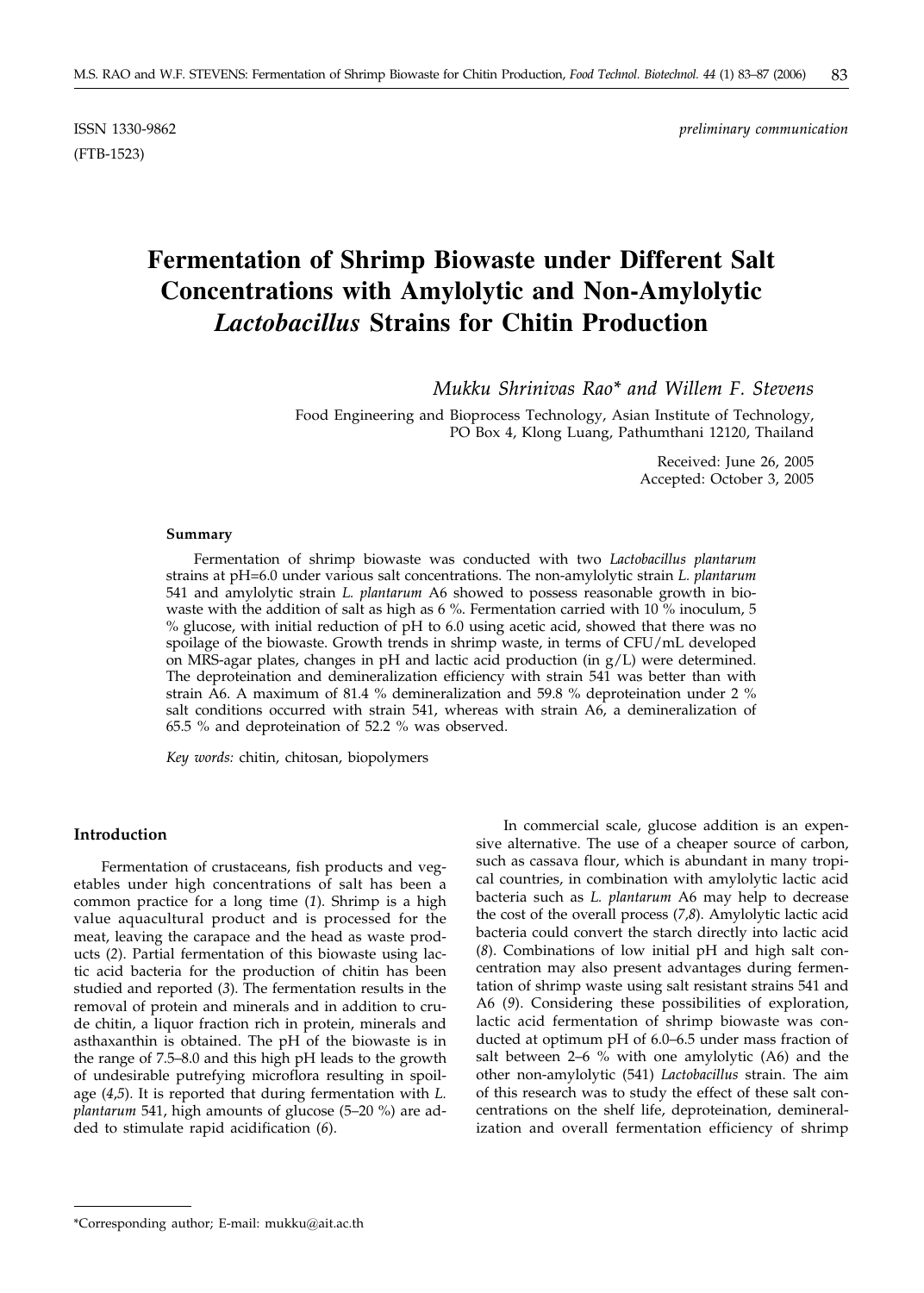biowaste. Growth trends in terms of CFU/mL developed on MRS-agar plates, changes in pH and lactic acid production have also been reported.

# **Material and Methods**

# *Microorganisms and cultivation methods*

The non-amylolitic strain *L. plantarum* 541 was selected from the strain collection of the Thailand Institute of Scientific and Technological Research (TISTR), Bangkok, Thailand. The amylolytic strain *L. plantarum* A6 was isolated from the process of cassava retting (LMG 18053, BCCM, Gent, Belgium). Strains were stored at 4 C in MRS-agar slants (*10*) and routinely cultivated in *Lactobacilli* MRS medium. Overnight cultures in Erlenmeyer flasks were used as inoculum (100 mL of inoculum/1000 g of shrimp waste). Media were sterilized for 20 min at 115  $°C$ . Density of the bacterial population was assayed after serial dilution by counting colony forming units (CFU/mL) on MRS agar plates.

# *Fermentation of shrimp biowaste under different conditions*

The frozen shrimp waste including head and carapace (moisture 72–78 %, ash 18–23 %, pH=8.2–8.6) was obtained from Surapon Sea Foods Co. Ltd, Samutsakorn, Thailand, and crushed at the start of the experiment using a thermo mixer (Vorwerk, Model 3300, France). Fermentation of 200 g of shrimp waste was conducted in duplicate in 1-litre beakers, covered with aluminum foil, at 30 °C in a controlled temperature incubator. Glacial acetic acid (approx. 5 mL) was added to bring down the pH of shrimp waste below 6.0, a value that inhibits spoilage and optimizes deproteination and demineralization (*3*). A well grown culture of 20 mL (100 mL of inoculum/1000 g of shrimp waste) was used as inoculum. Salt was added to shrimp waste in the predetermined concentration. Stirring was provided regularly at 1-hour intervals with a glass rod. The fermented slurry was filtered through a coarse cloth to separate the solid materials containing chitin. This crude chitin was washed with distilled water, oven dried, weighed and further analyzed for protein, moisture, ash and total nitrogen content.

# *General analytical procedures*

The moisture content was measured by drying the samples in an oven at 105 °C for 24 h. Ash content was determined by burning the samples in a crucible at 600 °C in a muffle furnace (Sanyo Gallenkamp, UK). The pH values were measured using a bench top pH meter (Jenway 6051). Protein content was measured by using standard biuret protein assay in samples before and after fermentation. Samples for analysis were collected in triplicate from each fermentation vessel. Deproteination (% DP) was calculated using the following equation:

% DP = 
$$
[(P_0 \cdot O) - (P_R \cdot R)] \cdot 100 / (P_0 \cdot O)
$$

where  $P_{\Omega}$  and  $P_{R}$  are protein mass fractions in  $g/g$  before and after fermentation and O and R are mass (g) of original sample and fermented residue, respectively. De-

mineralization efficiency (% DM) was calculated using the same equation but replacing  $P_{O}$  and  $P_{R}$  in the equation by  $A_0$  and  $A_R$ , which represent ash concentrations in the original and fermented residue, respectively.

# **Results**

#### *Fermentation of biowaste with L. plantarum 541*

The growth trends (CFU/mL) with all salt concentrations did not indicate significant differences (Fig. 1). No lag phase was observed in ferments under 0 and 2 % salt, whereas a short lag phase of 3–4 h was observed in the ferments growing under 4 and 6 % salt. After 4 h, the trends were similar for all the samples, confirming the adaptability of the strain to high salt concentration as well as shrimp waste conditions. The growth was highest under conditions with 0 % salt followed by those with 2 % salt, but under other conditions the growth was low. The differences are less visible in the figures because they are represented in logarithmic scale. The highest values of colony formations were reached in 12–13 h.



**Fig. 1.** Growth trends of *L. plantarum* 541 during fermentation of shrimp waste under salt conditions ( $\blacklozenge$  0 %,  $\blacktriangleright$  2 %,  $\blacktriangle$  4 %,  $\bullet$  6 %)

The lowest values in pH were observed in 8 h, indicating rapid acidification in the samples without salt and with 2  $\%$  salt (Fig. 2). The pH value in 8 h was 5.5 for 0  $\%$  salt, 5.8 for 2  $\%$  salt, but it remained between 6.0–6.2 under 4 and 6 % salt conditions. The lowest value of pH in 6 % salt was achieved in 12 h. Salt contributes to minute lowering of pH, and the amount of acetic acid needed to maintain the pH below 6.0 was very low (*11*)**.** The pH was adjusted only in the beginning. In fermentation with controlled pH, the pH needed to be controlled only during the initial 5–6 h, after which it decreased automatically, depending on the fermentation efficiency. In this experiment, after reaching the lowest values, the pH started to increase. This increase is attributed to an inefficient fermentation. Presumably, if acetic acid is not added as a supplement, all the lactic acid produced during fermentation initially contributes to the lowering of pH, but after 10–12 h it gets converted to salts due to its reaction with calcium carbonate. This indicates that the increased salt concentrations are unable to complement the use of acid.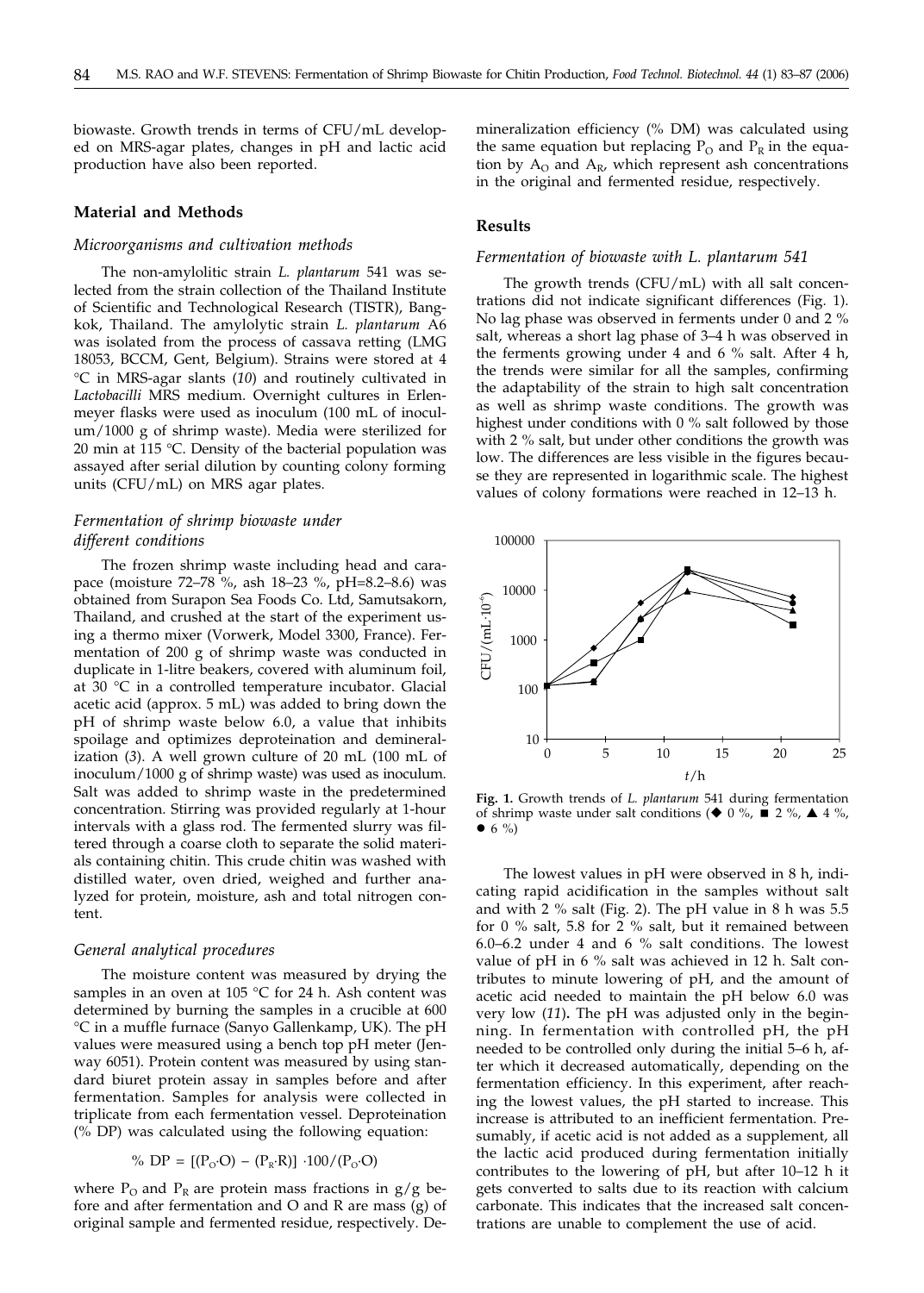

**Fig. 2.** Changes in pH during fermentation of shrimp biowaste with *L. plantarum* 541 under salt conditions ( $\blacklozenge$  0 %,  $\blacksquare$  2 %,  $\blacktriangle$ 4 %,  $\bullet$  6 %)

The trends in lactic acid  $(g/L)$  production are presented in Fig. 3. In all conditions, maximum lactic acid was produced between 12–13 h, parallel to the biomass production (Fig. 1). The maximum lactic acid production was observed in fermentation with 0 and 2 % salt.

The deproteination and demineralization efficiency of fermentation using *L. plantarum* 541 is presented in Table 1. Demineralization (DM) varied between 67.2–81.4 %, which is considered low for an efficient fermentation. Highest DM was 81.4 %, observed in fermentation under 2 % salt, followed by that in 0 % salt. DM was lowest for samples with 4 % salt. Since the lactic acid production was also lowest in 4 % salt conditions, low DM was expected. Similarly, deproteination (DP) was low

and ranged between 45.6–59.8 %. This DP should be higher than 75 %. The highest DP was observed under 2 % salt conditions and the lowest in 4 % salt.

# *Fermentation of biowaste with L. plantarum A6*

Growth characteristics of *L. plantarum* A6 during shrimp waste fermentation under 0, 2, 4 and 6 % mass fractions of salt are presented in Fig. 4. The highest growth was observed in conditions of control (*i.e.* without any salt addition). The growth in the first few hours was low under 0 and 2 % salt, but in ferments with 4 and 6 % salt, a negative growth was observed with a lag phase between 4–5 h. But this lag was recovered with signs of high growth under 4 and 6 % salt indicating adaptability similar to the trends of strain 541. The highest biomass production was reached in 12 h, after which a decline was observed.

The changes in pH were similar in all conditions of salt concentration (Fig. 5). The rates of pH increase, after initial lowering with acetic acid and the convex curves, were similar. The lowest values in pH were observed between 12–14 h, unlike those in fermentation with strain 541 (8 h). The values for 0–4 % salt were below 6.0, except for ferments with 6 % salt. After this drop in 12– 14 h, the pH started to rise, indicating the consumption of lactic acid.

The lactic acid production (in  $g/L$ ) was highest for 0 and 2 % salt conditions (Fig. 6). DM efficiency was not significantly different and ranged between 60.2–65.5 % (Table 2). This DM value is very low for an efficient fermentation, as were the DP values which ranged between 51.2–54.0 %.





**Fig. 3.** Lactic acid production during fermentation of shrimp waste with *L. plantarum* 541 under salt conditions ( $\blacklozenge$  0 %,  $\blacksquare$  2 %,  $\blacktriangle$  4 %,  $\blacktriangleright$  6 %)

**Fig. 4.** Growth trends during fermentation of shrimp waste with *L. plantarum* A6 under salt conditions ( $\blacklozenge$  0 %,  $\blacksquare$  2 %,  $\blacktriangle$  4 %,  $\bullet$  6 %)

Table 1. Protein and ash content in residues fermented under salt concentrations with *L. plantarum* 541

| $w(\text{salt})/$ % | $m(\text{protein})^*/g$ | $m(\text{ash})^*/g$ | $DP/\%$ | $DM\frac{9}{6}$ |
|---------------------|-------------------------|---------------------|---------|-----------------|
|                     | 5.54                    | 3.62                | 54.2    | 76.4            |
|                     | 4.86                    | 2.86                | 59.8    | 81.4            |
|                     | 6.58                    | 5.04                | 45.6    | 67.2            |
|                     | 5.66                    | 3.33                | 53.2    | 78.3            |
| Original            | 12.10                   | 15.37               |         |                 |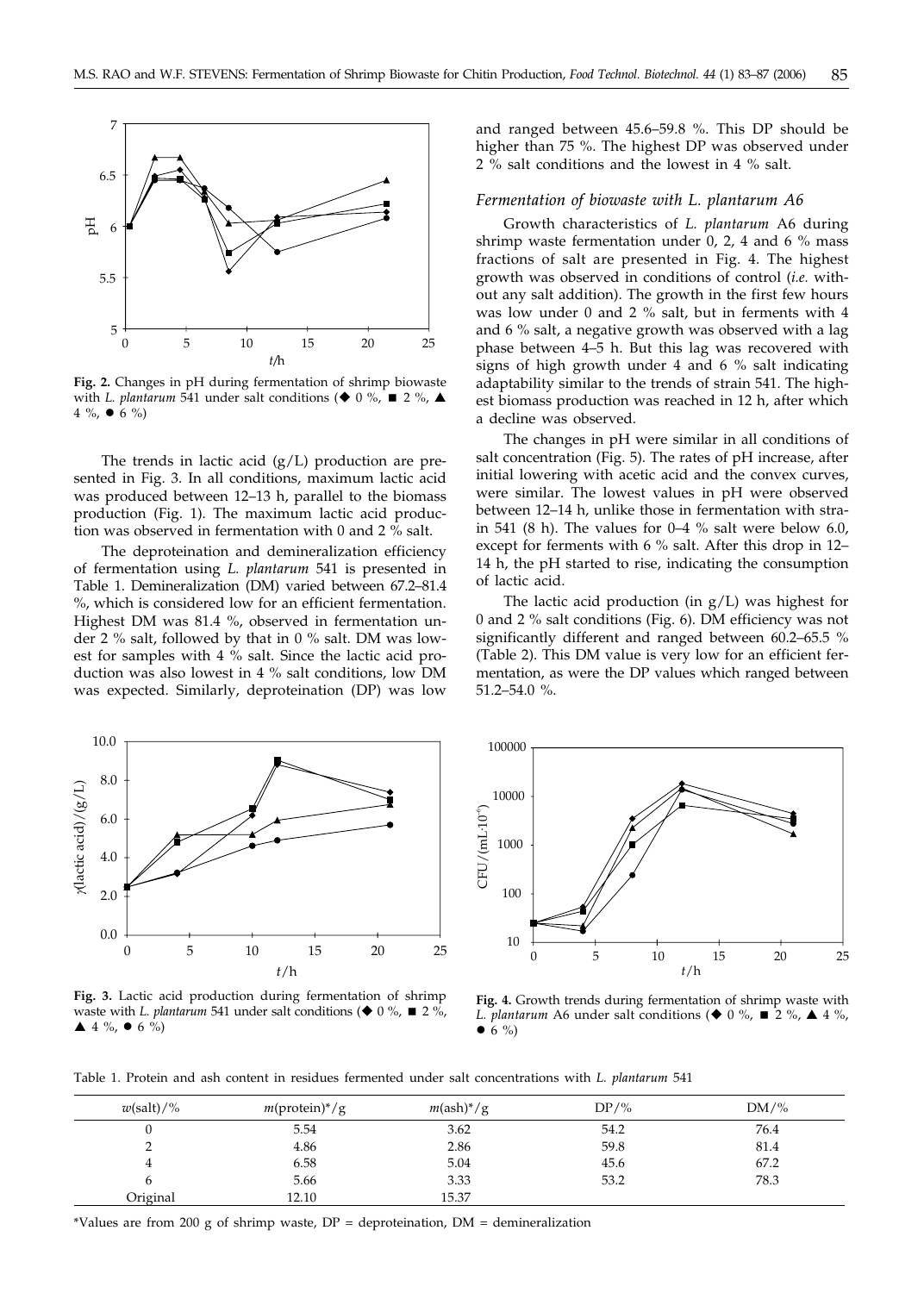



**Fig. 5.** Changes in pH during fermentation of shrimp waste with *L. plantarum* A6 under salt conditions ( $\blacklozenge$  0 %,  $\blacksquare$  2 %,  $\blacktriangle$  4 %,  $\blacklozenge$ 6 %)

**Fig. 6.** Lactic acid production during fermentation with *L. plantarum* A6 under salt conditions ( $\blacklozenge$  0%,  $\blacksquare$  2%,  $\blacktriangle$  4%,  $\blacktriangleright$  6%)

Table 2. Protein and ash content in residues fermented under salt concentrations with *L. plantarum* A6

| $w(\text{salt})/\%$ | $m(\text{protein})^*/g$ | $m(\text{ash})^*/g$ | $DP/$ % | $DM\frac{9}{6}$ |
|---------------------|-------------------------|---------------------|---------|-----------------|
|                     | 5.90                    | 5.56                | 51.2    | 63.8            |
|                     | 5.78                    | 5.30                | 52.2    | 65.5            |
|                     | 5.57                    | 5.49                | 54.0    | 64.3            |
|                     | 5.79                    | 6.12                | 52.1    | 60.2            |
| Original            | 12.10                   | 15.37               |         |                 |

\*Values are from 200 g of shrimp waste,  $DP =$  deproteination,  $DM =$  demineralization

# **Discussion**

The strains were tolerant to salt up to 6 % (*9*). They may not be considered salt resistant, but could be inferred as salt tolerant bacteria. The fermentation efficiency with strain 541 was less affected by the presence of salt than with strain A6. Overall, the DP and DM of biowaste with both strains were low, though slightly higher with 2 % salt concentration. The growth and lactic acid production were not affected to an extent that it would either increase the shelf life of the products or increase DP and DM with increased salts. The strain 541 showed higher fermentation efficiency, especially in terms of demineralization (81 %). Lowering of pH below 6.0 using acetic acid was deemed to be necessary for reduction in spoilage. Preliminary experiments only with the addition of salt and no reduction in pH led to complete spoilage of shrimp biowaste. The addition of salt did not help to maintain low pH conditions either. As a result all the lactic acid produced in these salt conditions was utilized, subsequently increasing the pH after 10–14 h (*7*). Both strains were tolerant to acidic conditions and had no significant effect on the growth of the strains and lactic acid formation (*12*).

Salt concentrations used (2–6 %) were not enough to suppress the growth of spoilage organisms and needed supplementation of acetic acid. In general, higher salt concentration is needed to suppress the spoilage of organism, as in the case of fish sauce production. In conventional technique for fish silage, more than 20 % salt is added. This amount would be too high for shrimp biowaste and lactic acid fermentation would not be possible. It can be inferred that the use of salt in the range of 2–6 % is only a limited option and further research should be done in the use of a halophillic lactic acid bacteria that could resist the salt conditions and produce lactic acid as well. In addition, if the bacteria had amylolytic activity, a cheaper source of carbon such as cassava starch, could be used leading to a very efficient, low cost and environmentally friendly biological process of chitin production.

# **Conclusion**

The strains *L. plantarum* 541 and A6 showed resistance to salt up to 6 %. The DM and DP were highest at 2 % salt concentrations for both strains. The shrimp waste fermented with strain 541 resulted in DM of 81.4 % and DP of 59.8 %, which was higher than in shrimp waste fermented with strain A6 when DM was 65.5 % and DP was 52.2 %. The addition of acetic acid at the beginning of fermentation was essential, contributing to the reduction in spoilage.

#### *Acknowledgments*

The authors thank Dr. Jean-Pierre Guyot of Institut de Recherche pour le Développement (IRD), Montpellier, France, for providing the strain A6 and Surapon Sea Foods Co. Ltd., Thailand, for providing the shrimp for the research.